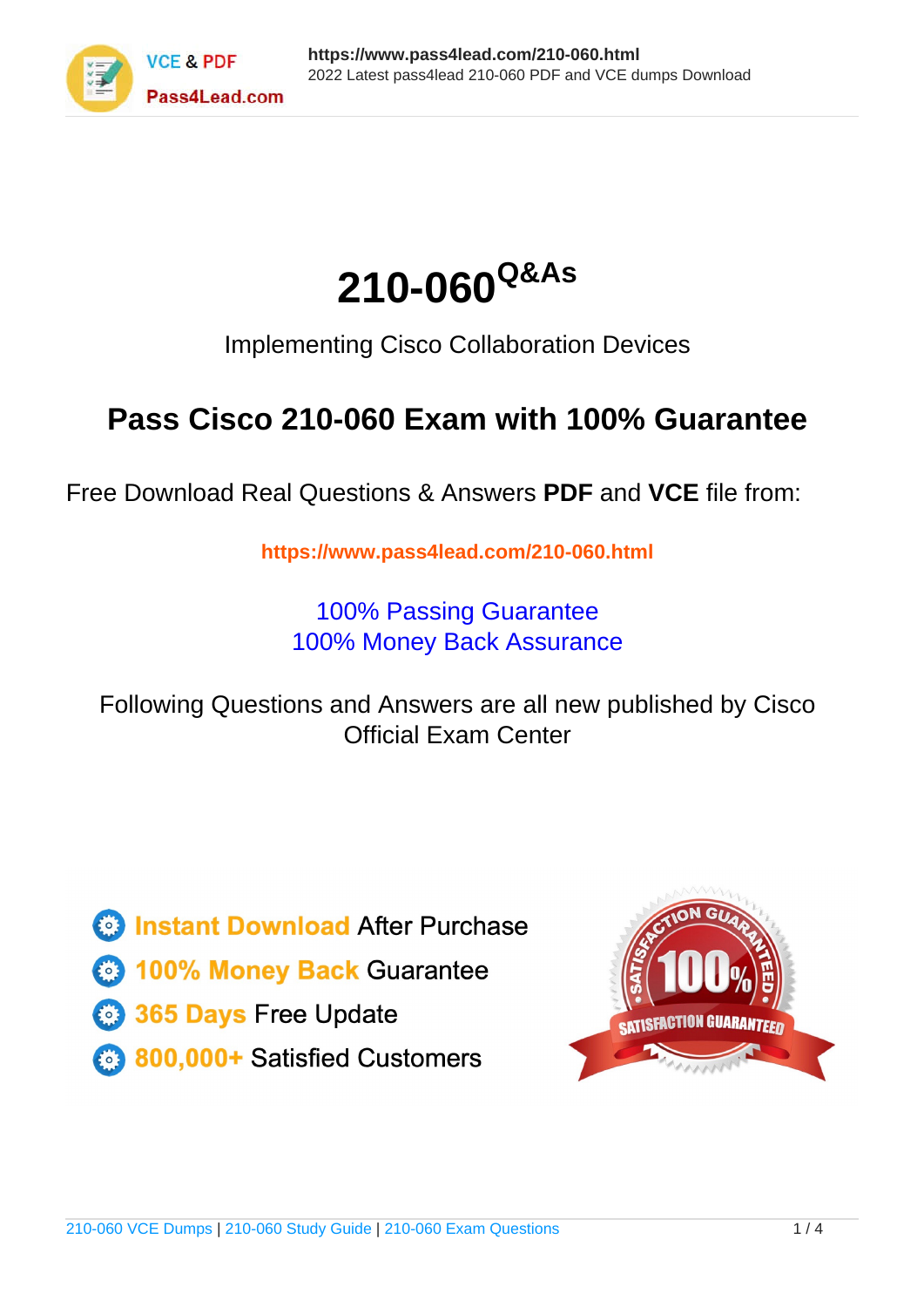

### **QUESTION 1**

A company has 50 employees and all have Cisco IP phones. One employee notices high latency (more than 250 ms one way) on the IP network. How might this latency impact the employees when they try to make an outgoing phone call?

- A. The voice quality cuts in and out
- B. The call fails with a busy signal
- C. The voice quality sounds like it is under water
- D. The conversation has delays and interruptions

Correct Answer: D

### **QUESTION 2**

Which report in the CAR tool provides information about the call volume for a specified period?

- A. traffic summary report
- B. Top N duration report
- C. precedence call summary report
- D. gateway utilization report

Correct Answer: A

### **QUESTION 3**

An engineer is configuring an analog terminal adapter with the device name ATA1CE6C773BA96. Which MAC address should the engineer use to configure the second port?

- A. 1CE6773BA96
- B. ATA1CE6C773BA96
- C. E6C773BA9601
- D. ffffffffffff
- E. aaaaaaaaaaaa

Correct Answer: C

### **QUESTION 4**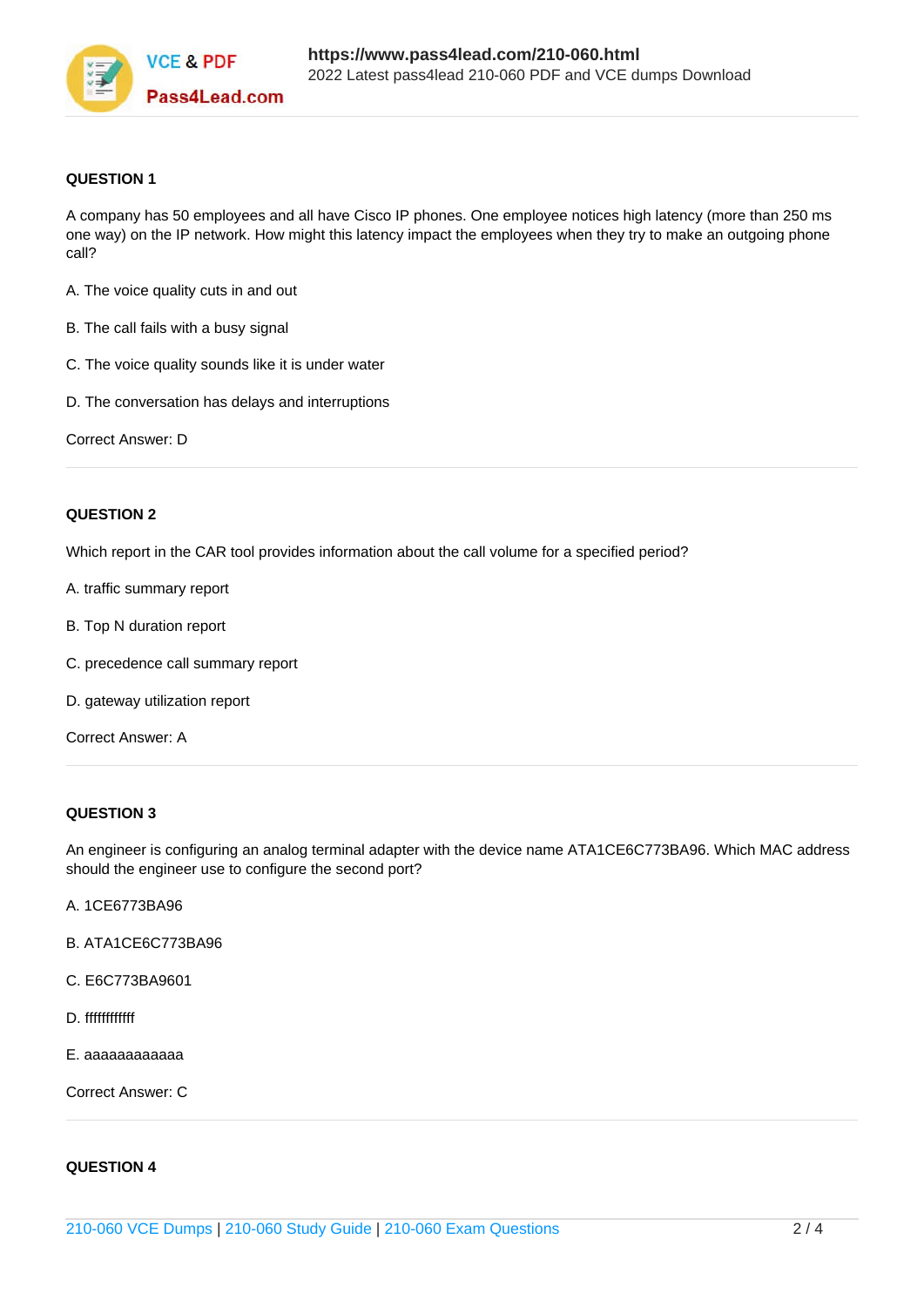

A network engineer must perform a manual backup of the Cisco Unified Communications Manager system. Where can this backup be done?

- A. Administration Resources
- B. Serviceability
- C. OS Administration
- D. Disaster Recovery System

Correct Answer: D

Reference: https://www.cisco.com/c/en/us/td/docs/voice\_ip\_comm/cucm/admin/11\_0\_1/administration/CUCM\_BK\_A0A 10476\_00\_administration-guide-for-cisco-unified/Backup\_the\_System.pdf

### **QUESTION 5**

A voice engineer wants to monitor system activities using the RTMT tool.

Which step is next after navigating to Cisco Unified Reporting?

- A. system > scheduler > CDR
- B. system reports > unified CM data summary > generate report
- C. system > tools > reports
- D. tools > CDR analysis and reporting

Correct Answer: B

[210-060 VCE Dumps](https://www.pass4lead.com/210-060.html) [210-060 Study Guide](https://www.pass4lead.com/210-060.html) [210-060 Exam Questions](https://www.pass4lead.com/210-060.html)